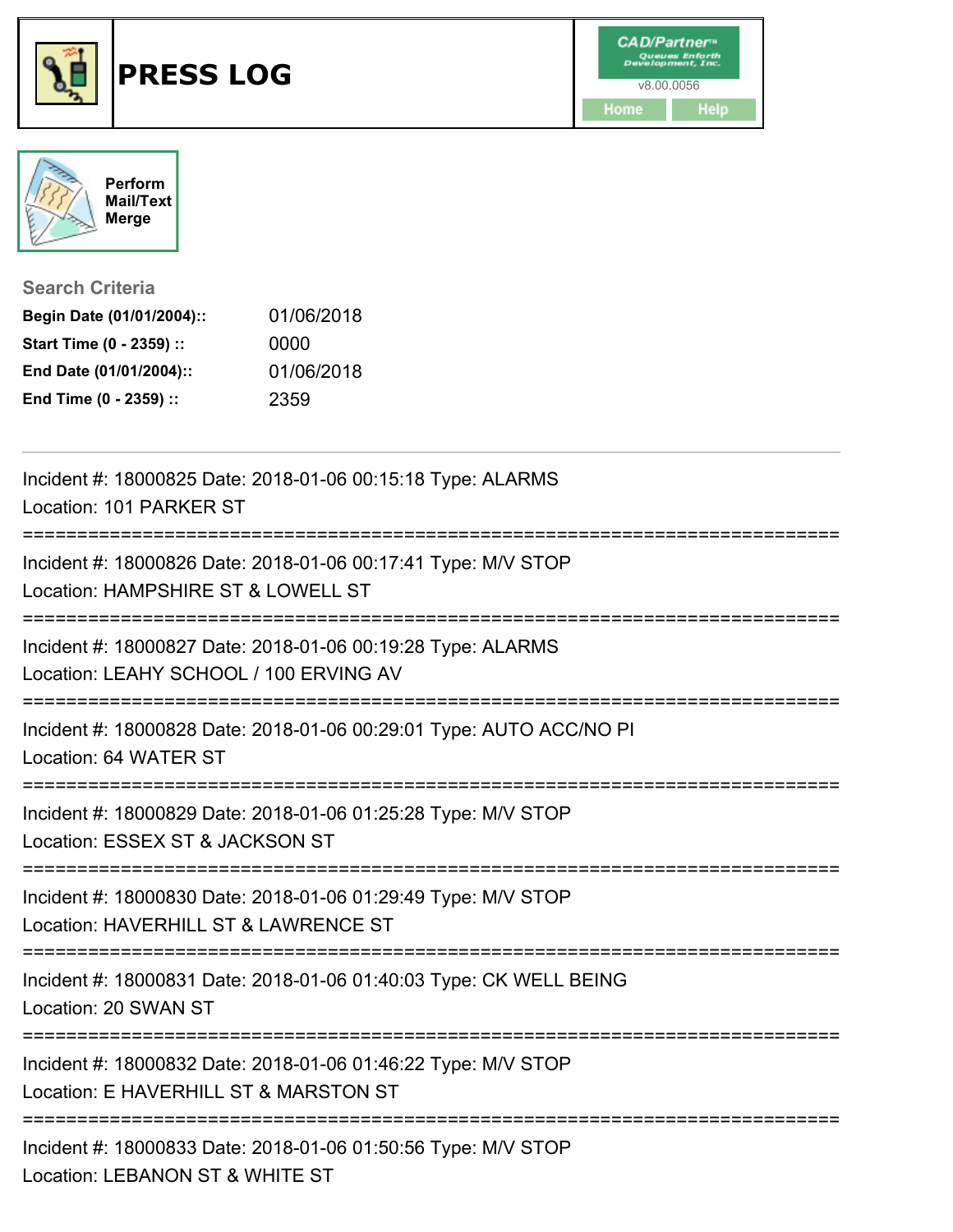| Incident #: 18000834 Date: 2018-01-06 01:55:53 Type: TOW OF M/V<br>Location: SHEEHAN'S TOWING SERVICE / 27 LAWRENCE ST |
|------------------------------------------------------------------------------------------------------------------------|
| Incident #: 18000835 Date: 2018-01-06 02:02:00 Type: M/V STOP<br>Location: HAVERHILL ST & WARWICK ST                   |
| Incident #: 18000836 Date: 2018-01-06 02:03:40 Type: M/V STOP<br>Location: 703 HAVERHILL ST                            |
| Incident #: 18000837 Date: 2018-01-06 02:04:33 Type: TOW OF M/V<br>Location: COADY'S TOWING SERVICE / 139 MARSTON ST   |
| Incident #: 18000838 Date: 2018-01-06 02:05:10 Type: TOW OF M/V<br>Location: VALLEY'S TOWING / 150 MERRIMACK ST        |
| Incident #: 18000839 Date: 2018-01-06 02:05:57 Type: BUILDING CHK<br>Location: 703 HAVERHILL ST                        |
| Incident #: 18000840 Date: 2018-01-06 02:17:17 Type: M/V STOP<br>Location: ANDOVER ST & EATON ST                       |
| Incident #: 18000842 Date: 2018-01-06 02:21:14 Type: SPECIAL CHECK<br>Location: 389 BROADWAY                           |
| Incident #: 18000841 Date: 2018-01-06 02:21:29 Type: M/V STOP<br>Location: ESSEX ST & HAMPSHIRE ST                     |
| Incident #: 18000843 Date: 2018-01-06 02:23:07 Type: SUICIDE ATTEMPT<br>Location: 27 ADAMS ST                          |
| Incident #: 18000844 Date: 2018-01-06 02:23:49 Type: M/V STOP<br>Location: 14 AMESBURY ST                              |
| Incident #: 18000845 Date: 2018-01-06 02:27:49 Type: M/V STOP<br>Location: 6 HANCOCK ST                                |
| Incident #: 18000846 Date: 2018-01-06 02:28:44 Type: M/V STOP<br>Location: LAWRENCE ST & LEXINGTON ST                  |
| Incident #: 18000848 Date: 2018-01-06 02:29:58 Type: UNWANTEDGUEST<br>Location: 34 BEACON AV                           |

===========================================================================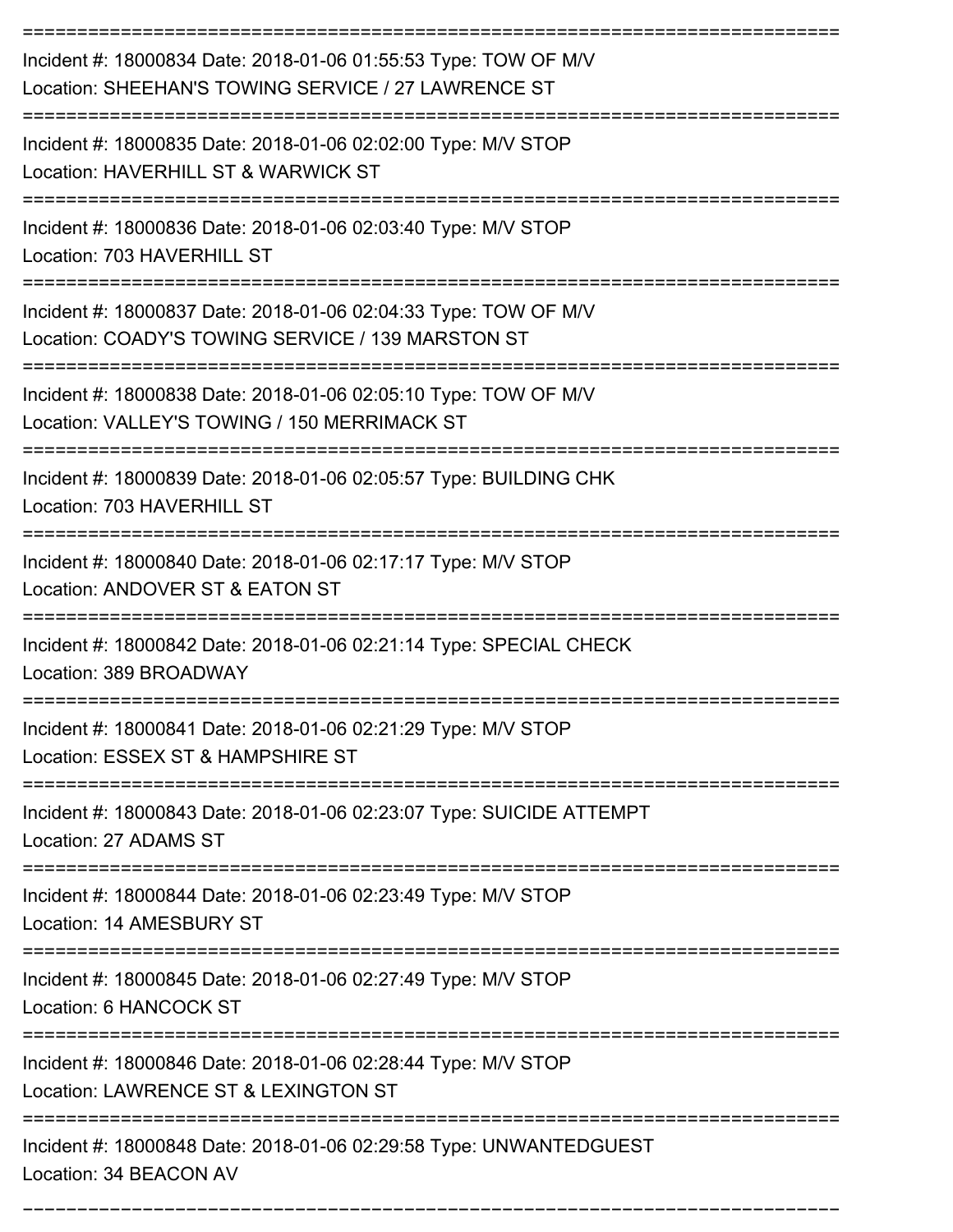| Location: HAVERHILL ST & WEST ST                                                                                                    |
|-------------------------------------------------------------------------------------------------------------------------------------|
| Incident #: 18000850 Date: 2018-01-06 02:32:29 Type: M/V STOP<br>Location: 291 BROADWAY                                             |
| Incident #: 18000849 Date: 2018-01-06 02:33:45 Type: M/V STOP<br>Location: FERN ST & LAWRENCE ST<br>--------------------            |
| Incident #: 18000851 Date: 2018-01-06 02:37:51 Type: NOISE ORD<br>Location: 149 WATER ST                                            |
| Incident #: 18000852 Date: 2018-01-06 02:40:27 Type: AUTO ACC/NO PI<br>Location: FRANKLIN ST & TREMONT ST                           |
| Incident #: 18000853 Date: 2018-01-06 02:44:47 Type: DOMESTIC/PROG<br>Location: 6 OAKLAND RD                                        |
| Incident #: 18000854 Date: 2018-01-06 03:04:05 Type: M/V STOP<br>Location: ESSEX ST & JACKSON ST<br><u>:=======================</u> |
| Incident #: 18000855 Date: 2018-01-06 03:07:53 Type: M/V STOP<br>Location: AMESBURY ST & COMMON ST                                  |
| Incident #: 18000856 Date: 2018-01-06 03:08:16 Type: M/V STOP<br>Location: E HAVERHILL ST & FERRY ST                                |
| Incident #: 18000857 Date: 2018-01-06 03:13:33 Type: M/V STOP<br>Location: COMMON ST & UNION ST                                     |
| Incident #: 18000858 Date: 2018-01-06 03:14:00 Type: M/V STOP<br><b>Location: MT VERNON PARK</b>                                    |
| Incident #: 18000859 Date: 2018-01-06 03:15:14 Type: M/V STOP<br>Location: OSGOOD ST & SALEM ST                                     |
| Incident #: 18000860 Date: 2018-01-06 03:22:47 Type: M/V STOP<br>Location: MAY ST & RAILROAD ST                                     |
| Incident #: 18000861 Date: 2018-01-06 03:32:35 Type: M/V STOP<br>Location: FRANKLIN ST & TREMONT ST                                 |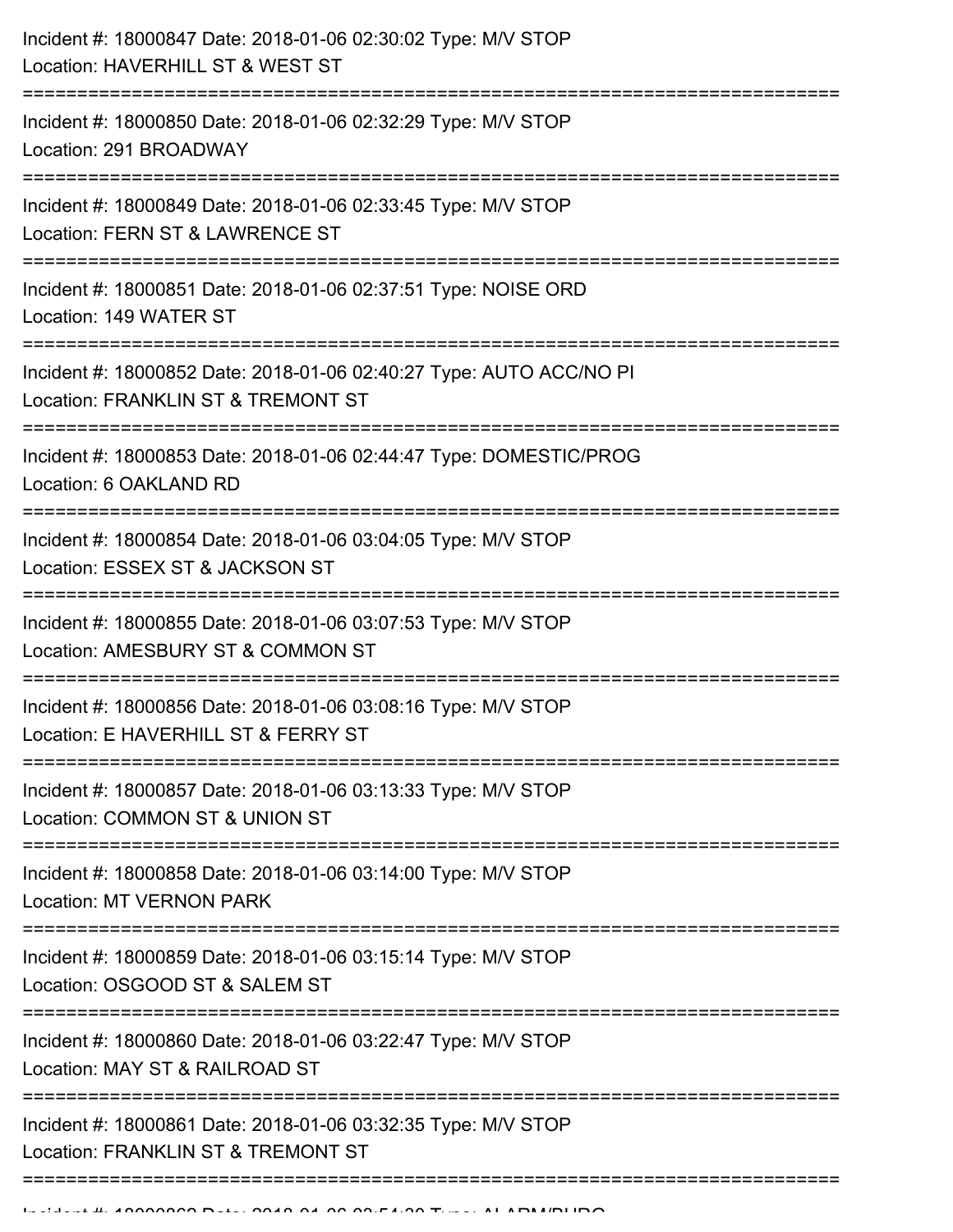| Location: INTERNATIONAL INSTITUTE / 125 AMESBURY ST                                                                                              |
|--------------------------------------------------------------------------------------------------------------------------------------------------|
| Incident #: 18000863 Date: 2018-01-06 04:07:41 Type: M/V STOP<br>Location: AMESBURY ST & METHUEN ST                                              |
| Incident #: 18000864 Date: 2018-01-06 04:22:23 Type: ALARM/BURG<br>Location: GENESIS AUTO / 12 BROADWAY AV<br>:==========================        |
| Incident #: 18000865 Date: 2018-01-06 04:22:39 Type: NOISE ORD<br>Location: 153 UNION ST FL 1                                                    |
| Incident #: 18000866 Date: 2018-01-06 04:33:41 Type: CK WELL BEING<br>Location: 219 LAWRENCE ST                                                  |
| Incident #: 18000867 Date: 2018-01-06 04:45:03 Type: AUTO ACC/NO PI<br>Location: 350 HAVERHILL ST #3 FL 1                                        |
| Incident #: 18000868 Date: 2018-01-06 05:10:49 Type: ALARM/BURG<br>Location: INTERNATIONAL INSTITUTE / 125 AMESBURY ST<br>:===================== |
| Incident #: 18000869 Date: 2018-01-06 05:22:48 Type: MEDIC SUPPORT<br>Location: 288 PROSPECT ST                                                  |
| Incident #: 18000870 Date: 2018-01-06 05:31:14 Type: ALARM/BURG<br>Location: MEINEKE / 50 WINTHROP AV                                            |
| Incident #: 18000871 Date: 2018-01-06 05:48:25 Type: TOW/REPOSSED<br>Location: 65 BOXFORD ST                                                     |
| Incident #: 18000872 Date: 2018-01-06 07:10:27 Type: SUS PERS/MV<br>Location: HAVERHILL ST & JACKSON ST                                          |
| Incident #: 18000873 Date: 2018-01-06 07:19:54 Type: GUN CALL<br>Location: 452 HAVERHILL ST #2B FL 1                                             |
| Incident #: 18000874 Date: 2018-01-06 07:31:41 Type: M/V STOP<br>Location: MERRIMACK ST & PARKER ST                                              |
| Incident #: 18000875 Date: 2018-01-06 07:36:33 Type: M/V STOP<br>Location: COMMON ST & JACKSON ST                                                |
| Incident #: 18000876 Date: 2018-01-06 07:44:19 Type: MV/BLOCKING                                                                                 |

Location: 51 STEARNS AV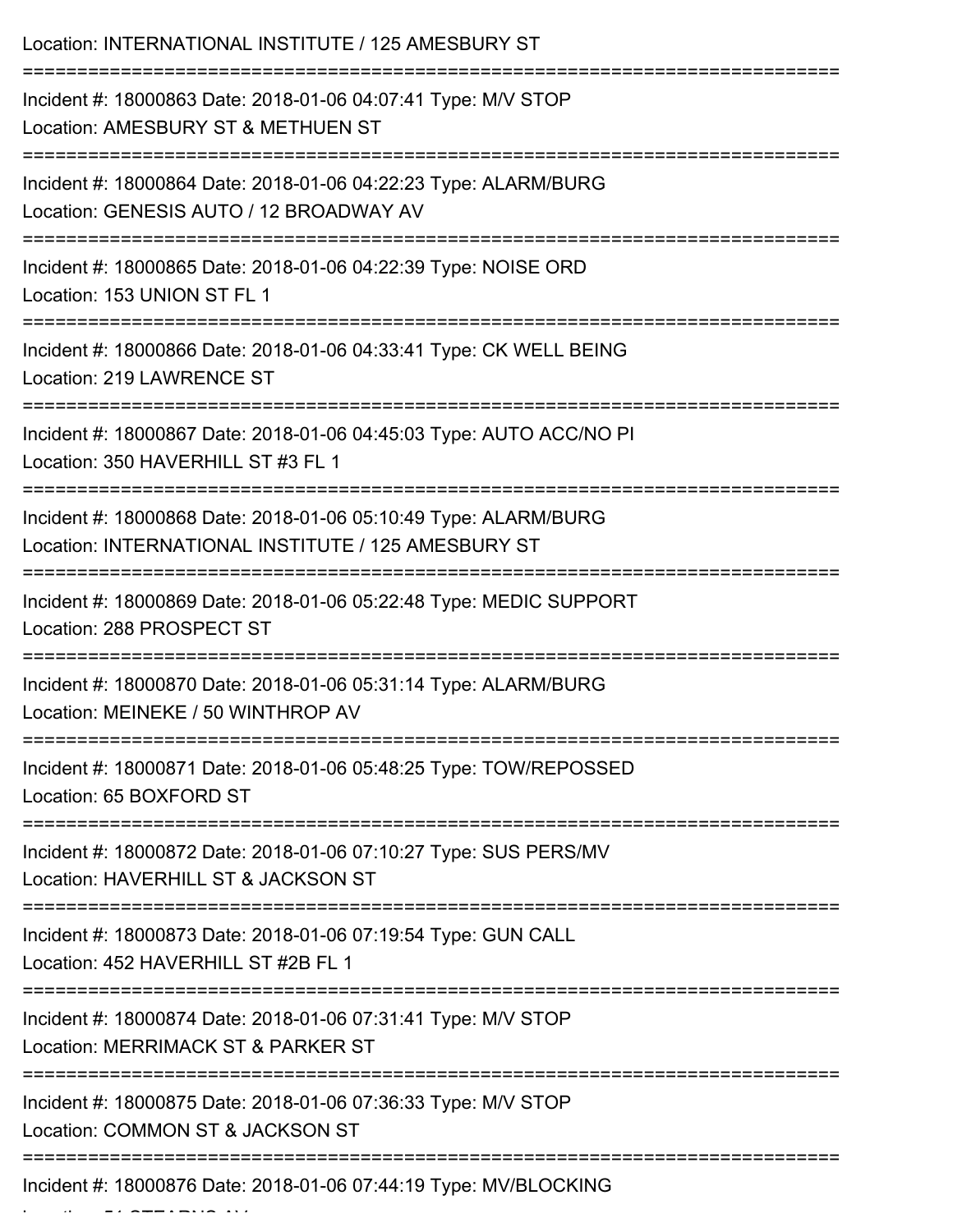| Incident #: 18000877 Date: 2018-01-06 08:00:08 Type: MV/BLOCKING<br>Location: 211 FARNHAM ST                             |
|--------------------------------------------------------------------------------------------------------------------------|
| Incident #: 18000878 Date: 2018-01-06 08:10:09 Type: AUTO ACC/NO PI<br>Location: 700 ESSEX ST                            |
| Incident #: 18000879 Date: 2018-01-06 08:24:52 Type: MV/BLOCKING<br>Location: 525 ANDOVER ST                             |
| Incident #: 18000880 Date: 2018-01-06 08:33:54 Type: MV/BLOCKING<br><b>Location: WASHINGTON ST</b>                       |
| Incident #: 18000881 Date: 2018-01-06 08:38:34 Type: SUS PERS/MV<br>Location: 35 LEROY AV                                |
| Incident #: 18000882 Date: 2018-01-06 08:44:26 Type: UNWANTEDGUEST<br>Location: 351 HAMPSHIRE ST #3 FL 3                 |
| Incident #: 18000883 Date: 2018-01-06 09:04:15 Type: FIRE<br>Location: 147 BAILEY ST                                     |
| Incident #: 18000884 Date: 2018-01-06 09:04:31 Type: AUTO ACC/PI<br>Location: 54 MARSTON ST                              |
| Incident #: 18000885 Date: 2018-01-06 09:41:00 Type: CK WELL BEING<br>Location: 4 UNION ST                               |
| -------------------------<br>Incident #: 18000886 Date: 2018-01-06 09:44:12 Type: SEX OFFENDER<br>Location: 90 LOWELL ST |
| Incident #: 18000887 Date: 2018-01-06 09:54:41 Type: M/V STOP<br>Location: LAWRENCE ST & LEXINGTON ST                    |
| Incident #: 18000888 Date: 2018-01-06 10:06:50 Type: MAL DAMAGE<br>Location: 222 VALLEY ST                               |
| Incident #: 18000889 Date: 2018-01-06 10:07:59 Type: GENERAL SERV<br>Location: 32 LAWRENCE ST                            |
| Incident #: 18000890 Date: 2018-01-06 10:09:25 Type: SHOPLIFTING<br>Location: BROADWAY LIQUORS / 434 BROADWAY            |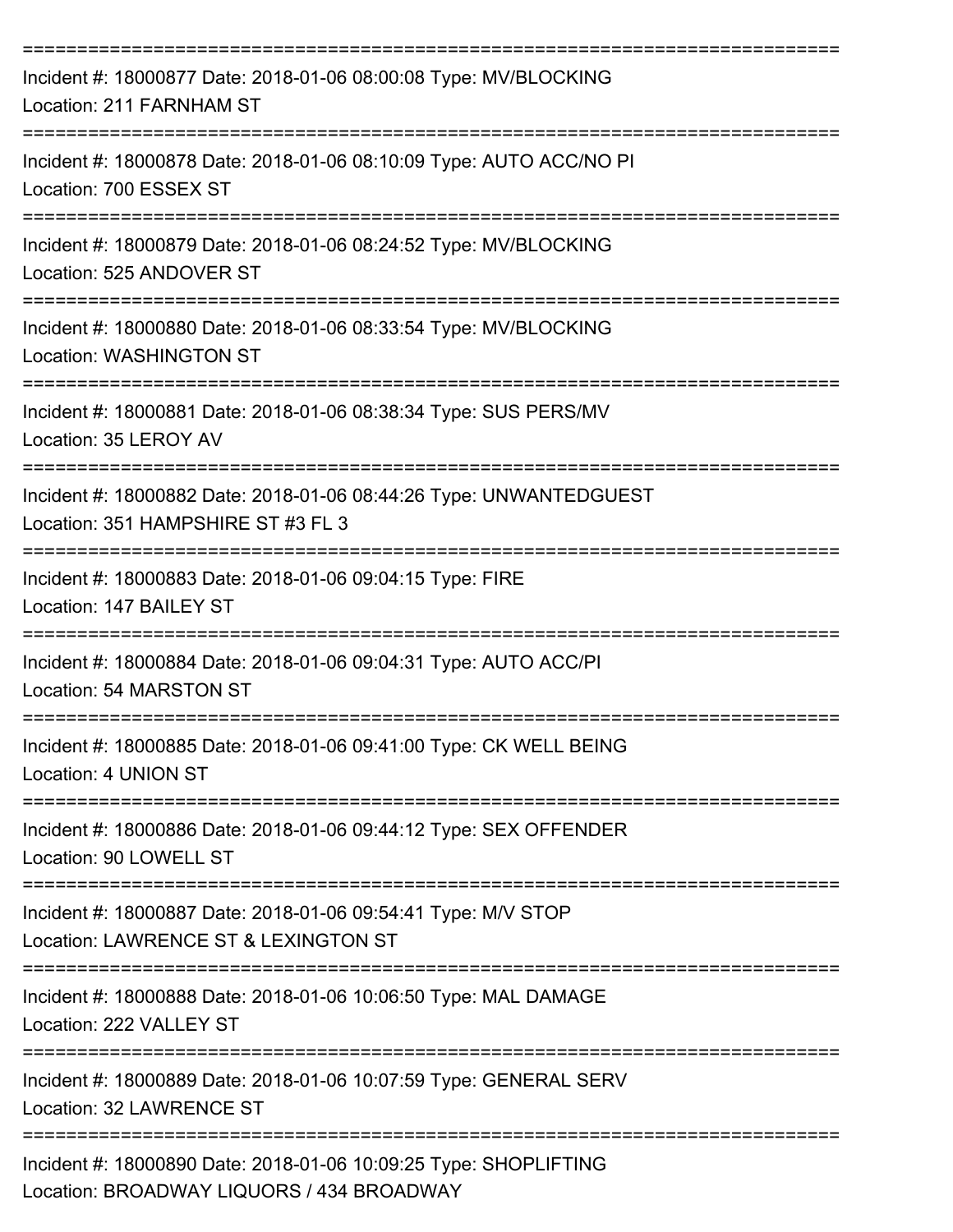| Incident #: 18000891 Date: 2018-01-06 10:12:34 Type: DISABLED MV<br>Location: MARKET ST & OSGOOD ST                        |
|----------------------------------------------------------------------------------------------------------------------------|
| Incident #: 18000892 Date: 2018-01-06 10:31:05 Type: SUS PERS/MV<br><b>Location: ORCHARD ST</b>                            |
| Incident #: 18000893 Date: 2018-01-06 10:33:28 Type: ALARM/BURG<br>Location: INTERNATIONL INSTITUTE / 125 AMESBURY ST      |
| Incident #: 18000894 Date: 2018-01-06 10:35:35 Type: ALARM/BURG<br>Location: SPANISH BAPTIST CHURCH / 7BL440 LOWELL ST     |
| Incident #: 18000895 Date: 2018-01-06 10:38:14 Type: GENERAL SERV<br><b>Location: LINCOLN CT</b>                           |
| Incident #: 18000896 Date: 2018-01-06 11:02:23 Type: M/V STOP<br>Location: 700 ESSEX ST                                    |
| Incident #: 18000897 Date: 2018-01-06 11:09:15 Type: M/V STOP<br>Location: ESSEX ST & WINTER ST                            |
| Incident #: 18000898 Date: 2018-01-06 11:09:41 Type: KEEP PEACE<br>Location: 14 FLORENCE AV                                |
| Incident #: 18000899 Date: 2018-01-06 11:16:38 Type: MV/BLOCKING<br>Location: 142 ANDOVER ST                               |
| Incident #: 18000900 Date: 2018-01-06 11:18:35 Type: M/V STOP<br>Location: NEWTON ST & SALEM ST                            |
| Incident #: 18000901 Date: 2018-01-06 11:21:55 Type: AUTO ACC/NO PI<br>Location: 185 PARK ST                               |
| Incident #: 18000902 Date: 2018-01-06 11:26:12 Type: AUTO ACC/UNK PI<br>Location: CANAL ST & UNION ST                      |
| Incident #: 18000903 Date: 2018-01-06 11:28:34 Type: M/V STOP<br>Location: BEACON ST & MT VERNON ST                        |
| Incident #: 18000904 Date: 2018-01-06 11:29:22 Type: 209A/VIOLATION<br>Location: GREATER LAWRENCE HEALTH / 34 HAVERHILL ST |
|                                                                                                                            |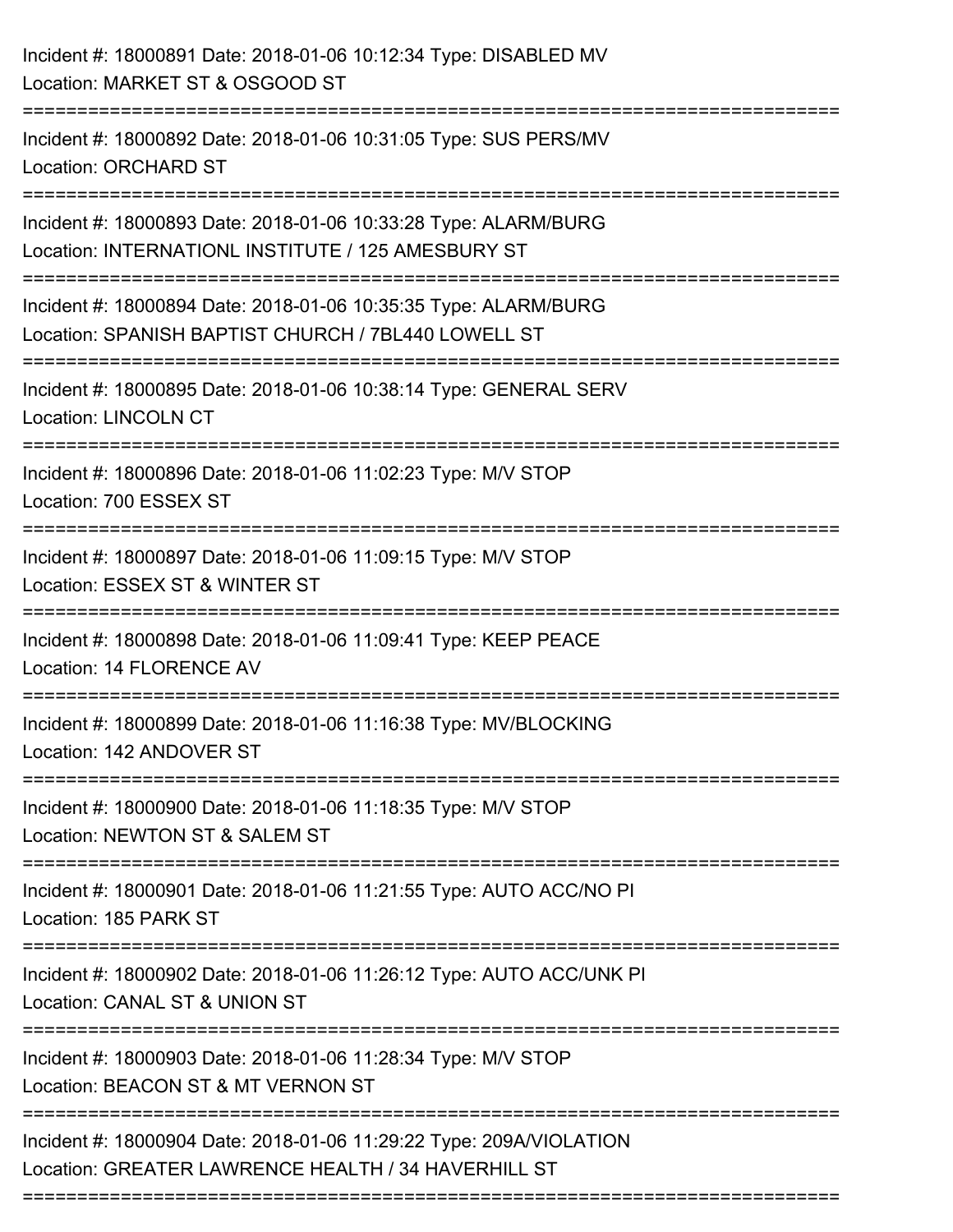| Incident #: 18000905 Date: 2018-01-06 11:32:06 Type: M/V STOP<br>Location: 40 WINTHROP AV                                                                         |
|-------------------------------------------------------------------------------------------------------------------------------------------------------------------|
| Incident #: 18000906 Date: 2018-01-06 11:35:06 Type: M/V STOP<br>Location: GROVE ST & PROSPECT ST                                                                 |
| Incident #: 18000907 Date: 2018-01-06 11:41:41 Type: HIT & RUN M/V<br>Location: 28 BUSWELL ST                                                                     |
| Incident #: 18000908 Date: 2018-01-06 11:45:01 Type: SUICIDE ATTEMPT<br>Location: 10 LYNCH ST                                                                     |
| Incident #: 18000909 Date: 2018-01-06 11:46:11 Type: ALARM/BURG<br>Location: LAWRENCE MASONIC LODGE / 43 JACKSON ST<br>==========================<br>------------ |
| Incident #: 18000910 Date: 2018-01-06 11:58:22 Type: AUTO ACC/NO PI<br><b>Location: MANCHESTER ST</b><br>================================                         |
| Incident #: 18000911 Date: 2018-01-06 12:08:56 Type: AUTO ACC/PI<br>Location: 20 BROADWAY                                                                         |
| Incident #: 18000912 Date: 2018-01-06 12:13:18 Type: ALARMS<br>Location: IANNAZZO / 101 S BOWDOIN ST                                                              |
| Incident #: 18000913 Date: 2018-01-06 12:30:53 Type: ALARM/EXCUSED<br>Location: 101 S BOWDOIN ST                                                                  |
| Incident #: 18000914 Date: 2018-01-06 12:39:20 Type: HIT & RUN M/V<br>Location: 34 BERKELEY ST                                                                    |
| Incident #: 18000915 Date: 2018-01-06 12:55:09 Type: TOW/REPOSSED<br>Location: 143 MARSTON ST                                                                     |
| Incident #: 18000916 Date: 2018-01-06 12:56:06 Type: ALARM/BURG<br>Location: WOLFE RESIDENCE / 26 FLORENCE ST #2                                                  |
| Incident #: 18000917 Date: 2018-01-06 12:57:55 Type: TOW/REPOSSED<br>Location: 139 MARSTON ST                                                                     |
| Incident #: 18000918 Date: 2018-01-06 13:06:51 Type: M/V STOP<br>Location: METHUEN & ESSEX                                                                        |
|                                                                                                                                                                   |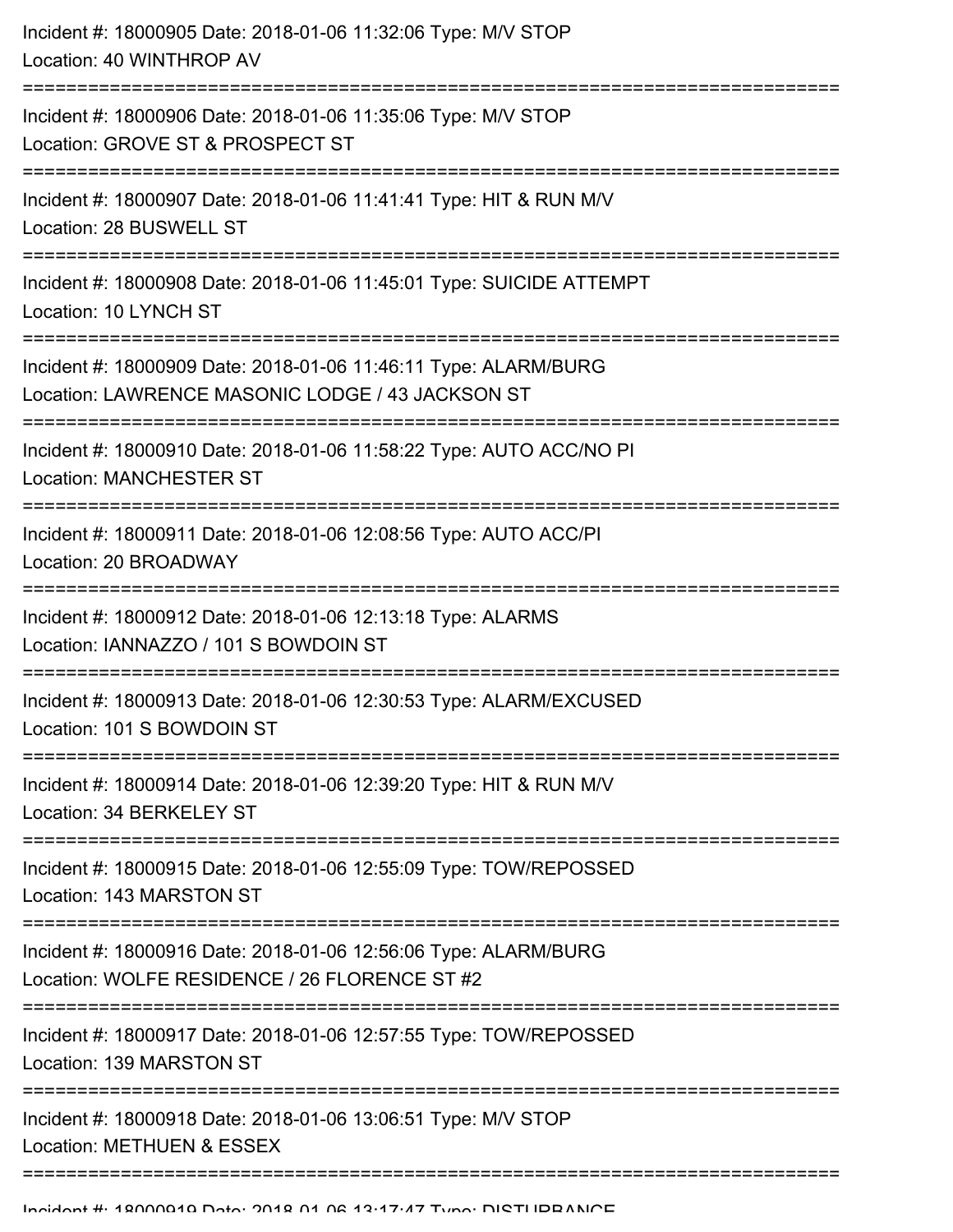| Location: WAVE GAS STATION / 325 WINTHROP AV                                                                          |
|-----------------------------------------------------------------------------------------------------------------------|
| Incident #: 18000920 Date: 2018-01-06 13:20:25 Type: SUS PERS/MV<br>Location: 90 NEWTON ST                            |
| Incident #: 18000921 Date: 2018-01-06 13:33:44 Type: M/V STOP<br>Location: COLFAX AV & NESMITH ST                     |
| Incident #: 18000922 Date: 2018-01-06 13:35:55 Type: AUTO ACC/NO PI<br>Location: 381 ESSEX ST                         |
| Incident #: 18000923 Date: 2018-01-06 13:42:03 Type: SUS PERS/MV<br><b>Location: SPRING ST</b>                        |
| Incident #: 18000924 Date: 2018-01-06 13:46:44 Type: ALARM/BURG<br>Location: RESD; ROBERT GAGNE / 181 FERRY ST        |
| Incident #: 18000925 Date: 2018-01-06 13:48:08 Type: M/V STOP<br>Location: CANAL ST & FRANKLIN ST                     |
| Incident #: 18000927 Date: 2018-01-06 13:49:11 Type: DISTURBANCE<br>Location: 29 JOSEPHINE AV<br>-------------------- |
| Incident #: 18000928 Date: 2018-01-06 13:49:16 Type: ALARMS<br>Location: 280 MERRIMACK ST                             |
| Incident #: 18000926 Date: 2018-01-06 13:49:58 Type: HIT & RUN M/V<br>Location: 79 HAVERHILL ST                       |
| Incident #: 18000929 Date: 2018-01-06 13:57:12 Type: HIT & RUN M/V<br>Location: 6 INMAN ST #10 FL 1                   |
| Incident #: 18000930 Date: 2018-01-06 14:21:26 Type: AUTO ACC/NO PI<br>Location: 59 BELLEVUE ST                       |
| Incident #: 18000931 Date: 2018-01-06 14:26:33 Type: MEDIC SUPPORT<br>Location: 79 HIGH ST #B                         |
| Incident #: 18000932 Date: 2018-01-06 14:32:20 Type: M/V STOP<br>Location: BROOKFIELD ST & LENOX ST                   |
| Incident #: 18000933 Date: 2018-01-06 14:38:39 Type: M/V STOP                                                         |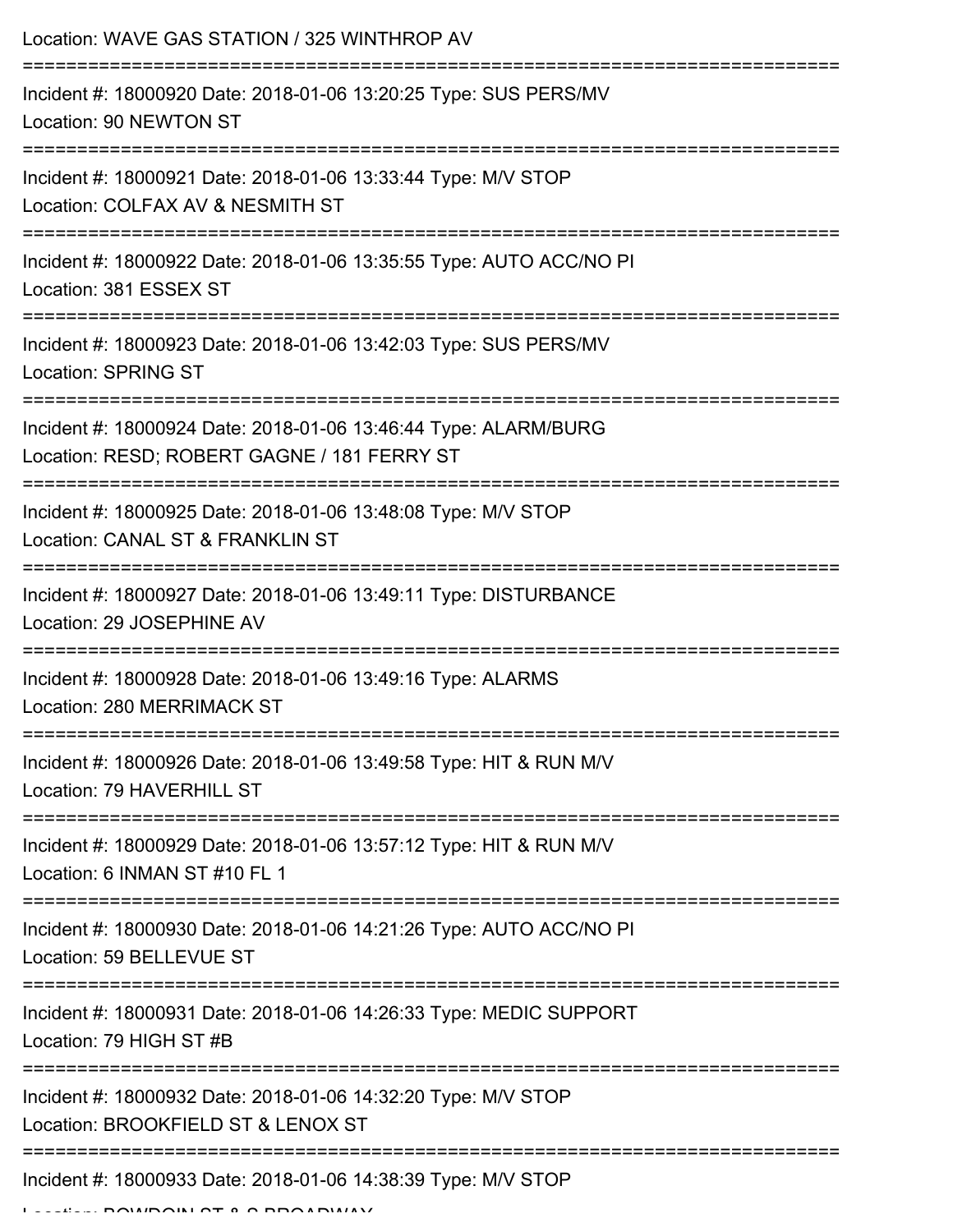| Incident #: 18000934 Date: 2018-01-06 14:44:34 Type: M/V STOP<br>Location: CANAL ST & MARSTON ST                                    |
|-------------------------------------------------------------------------------------------------------------------------------------|
| Incident #: 18000935 Date: 2018-01-06 14:46:45 Type: ANIMAL COMPL<br>Location: 333 HOWARD ST                                        |
| Incident #: 18000936 Date: 2018-01-06 15:05:43 Type: HIT & RUN M/V<br>Location: JACKSON ST & KENDRICK ST<br>----------------------- |
| Incident #: 18000937 Date: 2018-01-06 15:12:01 Type: AUTO ACC/NO PI<br>Location: HAVERHILL ST & BICKNELL                            |
| Incident #: 18000938 Date: 2018-01-06 15:18:29 Type: MV/BLOCKING<br>Location: 27 YALE ST                                            |
| Incident #: 18000939 Date: 2018-01-06 15:32:20 Type: KEEP PEACE<br>Location: 78B MARSTON ST                                         |
| Incident #: 18000940 Date: 2018-01-06 15:49:13 Type: DISTURBANCE<br>Location: VIN FEN / 42 MARBLE AV                                |
| Incident #: 18000941 Date: 2018-01-06 16:06:41 Type: HIT & RUN M/V<br>Location: 108 NEWBURY ST                                      |
| Incident #: 18000942 Date: 2018-01-06 16:24:08 Type: SUS PERS/MV<br>Location: HAMPSHIRE ST & LOWELL ST                              |
| Incident #: 18000943 Date: 2018-01-06 16:24:22 Type: DISTURBANCE<br>Location: 77 S UNION ST FL 216                                  |
| Incident #: 18000944 Date: 2018-01-06 16:34:40 Type: UNWANTEDGUEST<br>Location: 77 S UNION ST #216                                  |
| Incident #: 18000945 Date: 2018-01-06 16:54:29 Type: DISTURBANCE<br>Location: 77 S UNION ST #216                                    |
| Incident #: 18000946 Date: 2018-01-06 16:57:30 Type: MV/BLOCKING<br>Location: 3 OAK ST                                              |
| Incident #: 18000947 Date: 2018-01-06 17:01:11 Type: DISTURBANCE<br>Location: 83 WEST ST                                            |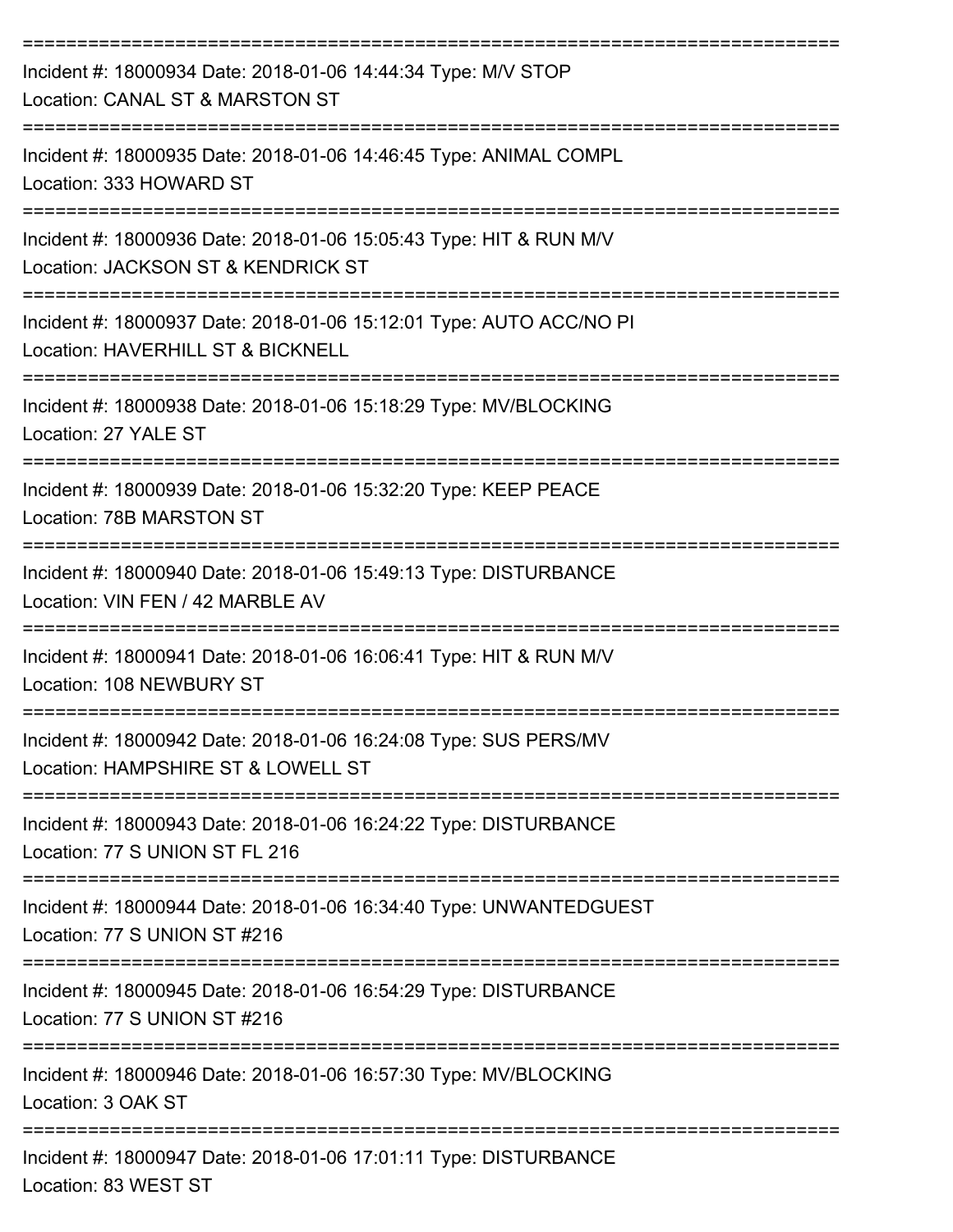| Incident #: 18000948 Date: 2018-01-06 17:14:47 Type: VIO CITY ORD<br><b>Location: SPRING ST</b>                                              |
|----------------------------------------------------------------------------------------------------------------------------------------------|
| Incident #: 18000949 Date: 2018-01-06 17:28:14 Type: M/V STOP<br>Location: BUNKERHILL ST & MYRTLE ST                                         |
| Incident #: 18000950 Date: 2018-01-06 17:29:52 Type: M/V STOP<br>Location: CARVER ST & MERRIMACK ST<br>---------------------<br>------------ |
| Incident #: 18000951 Date: 2018-01-06 17:44:52 Type: CIVIL PROB<br>Location: 73 WINTHROP AV                                                  |
| Incident #: 18000952 Date: 2018-01-06 17:53:56 Type: HIT & RUN M/V<br>Location: PEMBERTON PARK / null                                        |
| Incident #: 18000953 Date: 2018-01-06 17:58:42 Type: M/V STOP<br>Location: BERNARD AV & HANCOCK ST                                           |
| Incident #: 18000954 Date: 2018-01-06 17:58:46 Type: CK WELL BEING<br>Location: 351 ESSEX ST #401                                            |
| Incident #: 18000955 Date: 2018-01-06 18:16:04 Type: ALARM/BURG<br>Location: SOLECTRIA RENEWABLES / 360 MERRIMACK ST                         |
| Incident #: 18000957 Date: 2018-01-06 18:18:27 Type: M/V STOP<br>Location: BERNARD AV & HANCOCK ST                                           |
| Incident #: 18000956 Date: 2018-01-06 18:20:34 Type: CK WELL BEING<br>Location: 379 HAVERHILL ST                                             |
| Incident #: 18000958 Date: 2018-01-06 18:23:18 Type: M/V STOP<br>Location: S BROADWAY & WEARE ST                                             |
| --------------------<br>Incident #: 18000959 Date: 2018-01-06 18:31:19 Type: UNWANTEDGUEST<br>Location: MCDONALDS / 50 BROADWAY              |
| Incident #: 18000960 Date: 2018-01-06 18:33:14 Type: M/V STOP<br>Location: BRADFORD ST & BROADWAY                                            |
| Incident #: 18000961 Date: 2018-01-06 18:34:03 Type: THREATS<br>Location: 37 BUSWELL ST FL 1                                                 |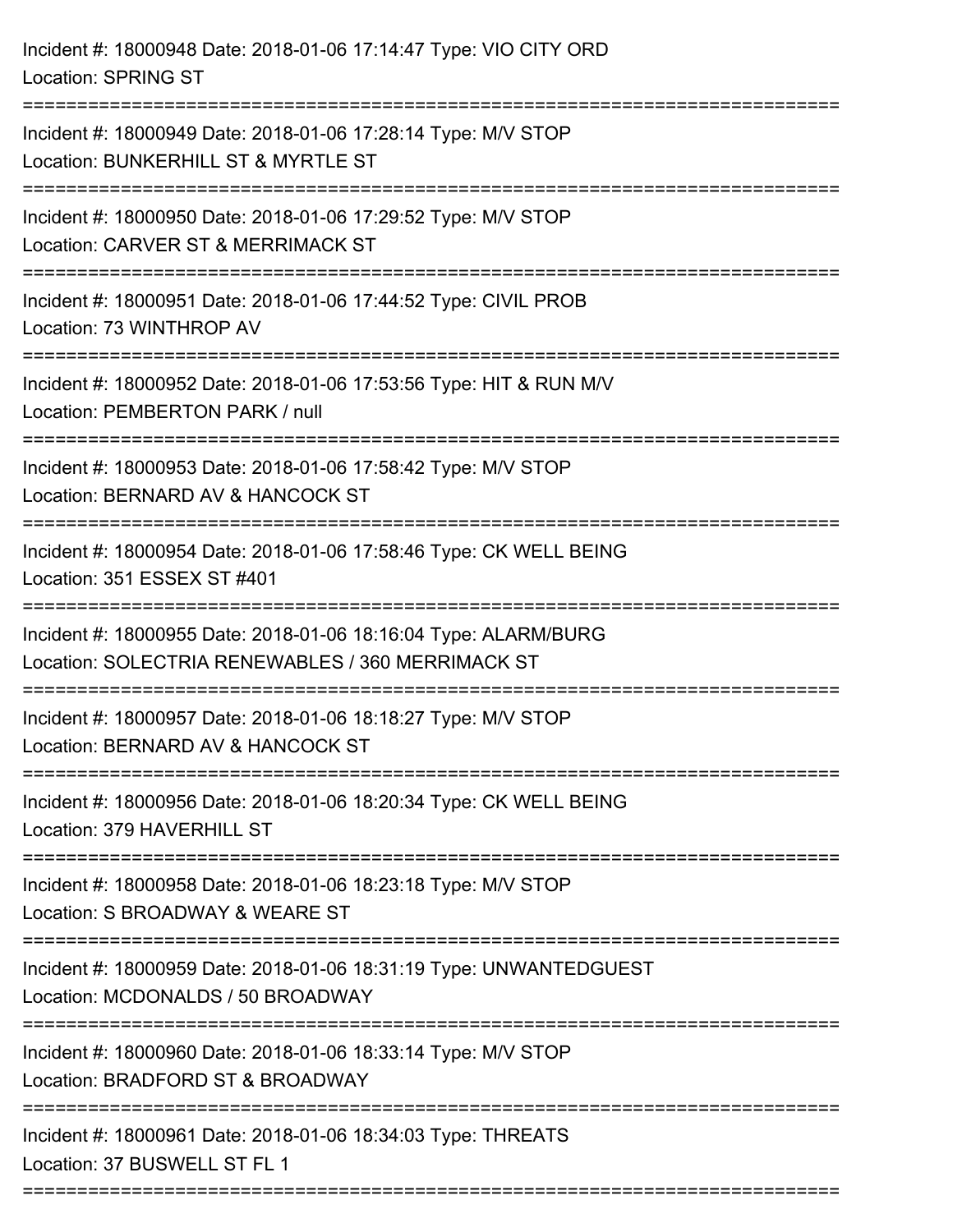Location: 5 NESMITH ST =========================================================================== Incident #: 18000963 Date: 2018-01-06 18:42:55 Type: THREATS Location: 18 FRANKLIN ST =========================================================================== Incident #: 18000964 Date: 2018-01-06 18:47:35 Type: DISTURBANCE Location: 18 MARIE LN =========================================================================== Incident #: 18000965 Date: 2018-01-06 19:05:58 Type: M/V STOP Location: AMESBURY ST & COMMON ST =========================================================================== Incident #: 18000966 Date: 2018-01-06 19:13:08 Type: STOL/MV/PAS Location: ERVING AV & ROBINSON CT =========================================================================== Incident #: 18000967 Date: 2018-01-06 19:37:13 Type: 911 HANG UP Location: JENNIFER MELENDEZ RESIDENCE / 356 JACKSON ST FL 2 =========================================================================== Incident #: 18000968 Date: 2018-01-06 19:38:08 Type: M/V STOP Location: PARKER ST & SPRINGFIELD ST =========================================================================== Incident #: 18000969 Date: 2018-01-06 19:41:39 Type: MEDIC SUPPORT Location: 46 THORNTON ST =========================================================================== Incident #: 18000971 Date: 2018-01-06 19:44:11 Type: MISSING PERS Location: HAFFNERS / MARKET ST & PARKER ST =========================================================================== Incident #: 18000970 Date: 2018-01-06 19:45:08 Type: SHOTS FIRED Location: 117 WILLOW ST FL 3 =========================================================================== Incident #: 18000972 Date: 2018-01-06 19:46:36 Type: MISSING PERS Location: HAFFNERS CAR WASH / 330 S BROADWAY =========================================================================== Incident #: 18000973 Date: 2018-01-06 19:55:11 Type: ALARM/BURG Location: 3 JAY MARKET / 88 AUBURN ST =========================================================================== Incident #: 18000974 Date: 2018-01-06 20:14:46 Type: MISSING PERS Location: 135 MARGIN ST =========================================================================== Incident #: 18000975 Date: 2018-01-06 20:19:23 Type: MV/BLOCKING Location: 65 WILLOW ST #1 ===========================================================================

Incident #: 18000976 Date: 2018-01-06 20:20:50 Type: ALARM/BURG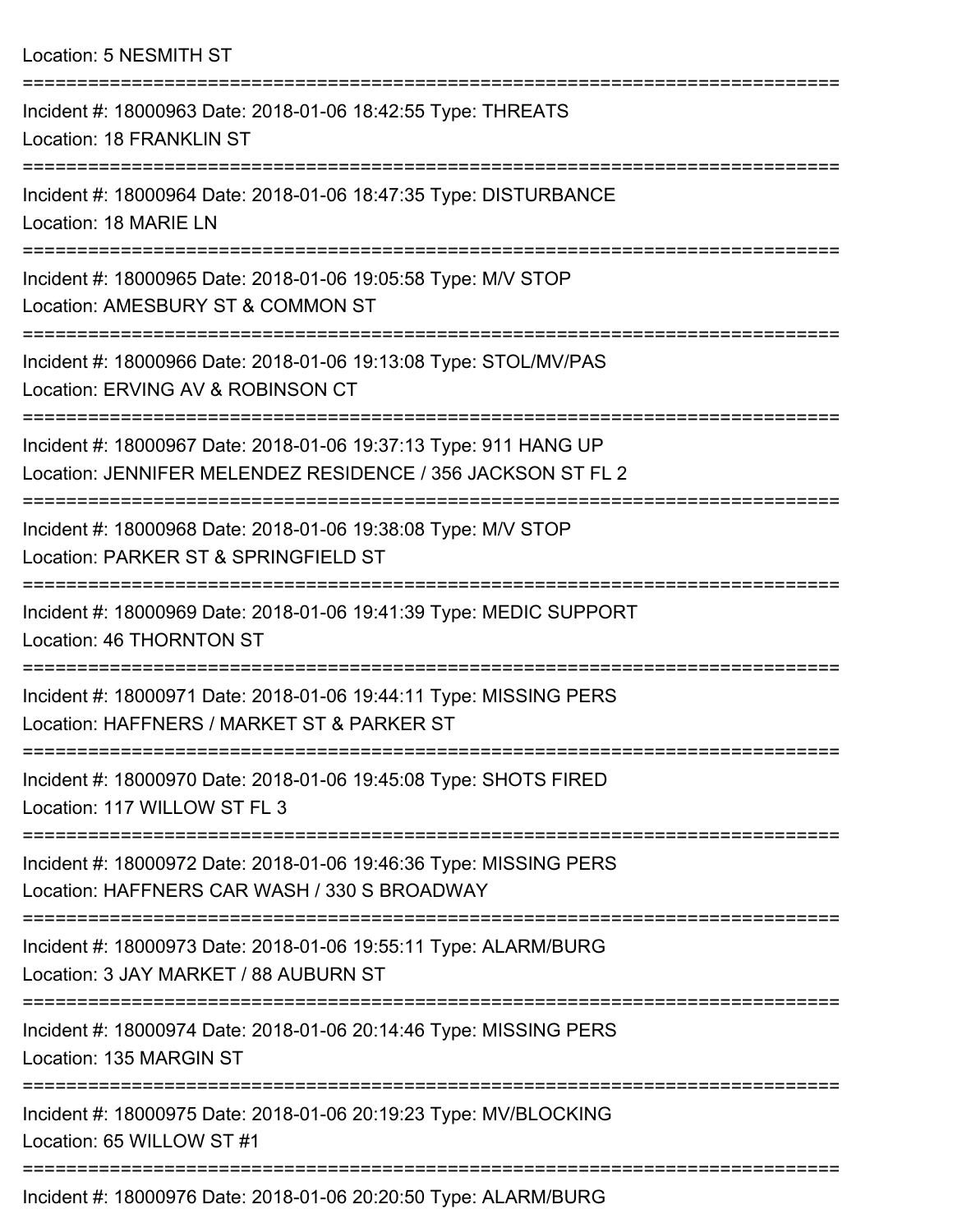| Location: INTERNATIONAL INSTITUTE GREATER LAW / 125 AMESBURY ST                                                                 |
|---------------------------------------------------------------------------------------------------------------------------------|
| Incident #: 18000977 Date: 2018-01-06 20:25:20 Type: SHOPLIFTING<br>Location: DONOVAN LIQUORS / 175 S BROADWAY                  |
| Incident #: 18000978 Date: 2018-01-06 20:32:09 Type: VIO CITY ORD<br><b>Location: MYRTLE CT</b>                                 |
| Incident #: 18000980 Date: 2018-01-06 20:44:08 Type: CIVIL PROB<br>Location: 968 ESSEX ST                                       |
| Incident #: 18000979 Date: 2018-01-06 20:44:25 Type: GENERAL SERV<br>Location: 243 S BROADWAY #5                                |
| Incident #: 18000981 Date: 2018-01-06 21:00:40 Type: GENERAL SERV<br>Location: 30 KENT ST                                       |
| Incident #: 18000982 Date: 2018-01-06 21:07:58 Type: NOTIFICATION<br>Location: 20 PARK ST                                       |
| Incident #: 18000983 Date: 2018-01-06 21:14:00 Type: M/V STOP<br>Location: BROADWAY & COMMON ST                                 |
| Incident #: 18000984 Date: 2018-01-06 21:33:04 Type: ALARM/BURG<br>Location: SUBWAY / 610 ANDOVER ST                            |
| ================================<br>Incident #: 18000985 Date: 2018-01-06 21:39:09 Type: MEDIC SUPPORT<br>Location: 1 MARKET ST |
| Incident #: 18000986 Date: 2018-01-06 21:40:10 Type: M/V STOP<br>Location: EXETER ST & PHILLIPS ST                              |
| Incident #: 18000987 Date: 2018-01-06 21:44:56 Type: MV/BLOCKING<br>Location: 187 WILLOW ST                                     |
| Incident #: 18000988 Date: 2018-01-06 21:56:19 Type: LOUD NOISE<br>Location: 62 JUNIPER ST FL 1                                 |
| Incident #: 18000989 Date: 2018-01-06 21:57:50 Type: M/V STOP<br>Location: 57 HANCOCK ST                                        |
| Incident #: 18000990 Date: 2018-01-06 22:02:38 Type: ALARM/BURG                                                                 |

Location: LIADIT ODCO / 10 EMBANIKMENT DD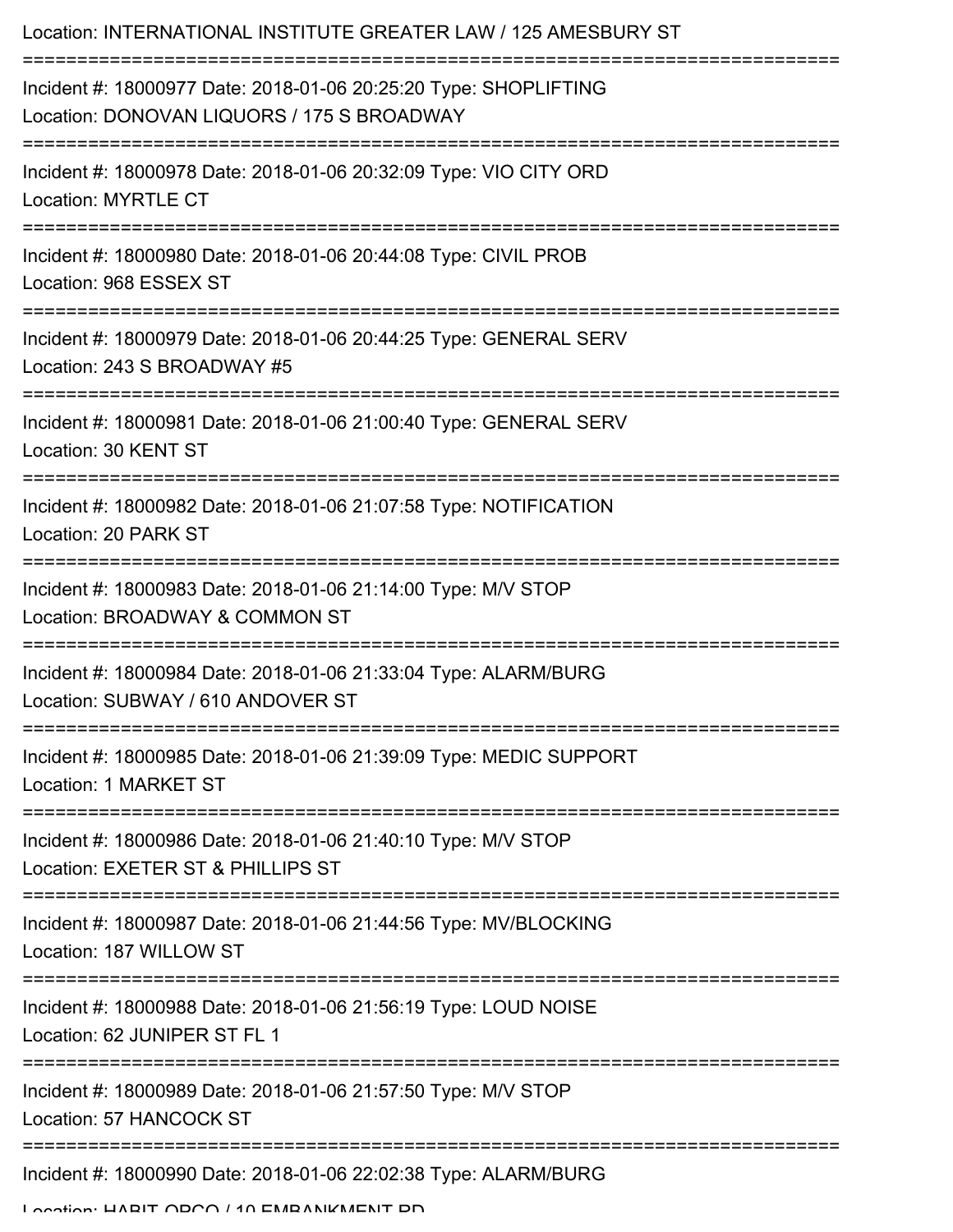| Incident #: 18000991 Date: 2018-01-06 22:02:51 Type: GENERAL SERV<br>Location: 331 WATER ST FL 2                                                   |
|----------------------------------------------------------------------------------------------------------------------------------------------------|
| Incident #: 18000992 Date: 2018-01-06 22:06:04 Type: TOW OF M/V<br>Location: APPLETON ST & ESSEX ST                                                |
| Incident #: 18000993 Date: 2018-01-06 22:18:03 Type: NOISE ORD<br>Location: 457 S BROADWAY                                                         |
| Incident #: 18000994 Date: 2018-01-06 22:35:42 Type: HIT & RUN M/V<br>Location: 61 ESSEX ST                                                        |
| Incident #: 18000995 Date: 2018-01-06 22:42:09 Type: LOUD NOISE<br>Location: 199 E HAVERHILL ST #BASEMENT                                          |
| Incident #: 18000996 Date: 2018-01-06 22:49:53 Type: VIO CITY ORD<br>Location: 26 INMAN ST                                                         |
| Incident #: 18000997 Date: 2018-01-06 22:50:36 Type: ALARM/BURG<br>Location: CUBE SMART / 51 S CANAL ST                                            |
| ==============================<br>=================<br>Incident #: 18000998 Date: 2018-01-06 22:53:51 Type: LOUD NOISE<br>Location: 74 SULLIVAN AV |
| Incident #: 18000999 Date: 2018-01-06 23:05:27 Type: LOUD NOISE<br>Location: 13 DUCKETT AV                                                         |
| Incident #: 18001000 Date: 2018-01-06 23:13:10 Type: HIT & RUN M/V<br>Location: AMESBURY ST & ESSEX ST                                             |
| Incident #: 18001001 Date: 2018-01-06 23:14:30 Type: ALARMS<br>Location: LAZAROUS HOUSE / 48 HOLLY ST                                              |
| Incident #: 18001002 Date: 2018-01-06 23:24:19 Type: TOW OF M/V<br>Location: 136 ESSEX ST                                                          |
| Incident #: 18001003 Date: 2018-01-06 23:32:36 Type: CK WELL BEING<br>Location: 38 CAMELLA TEOLI WY                                                |